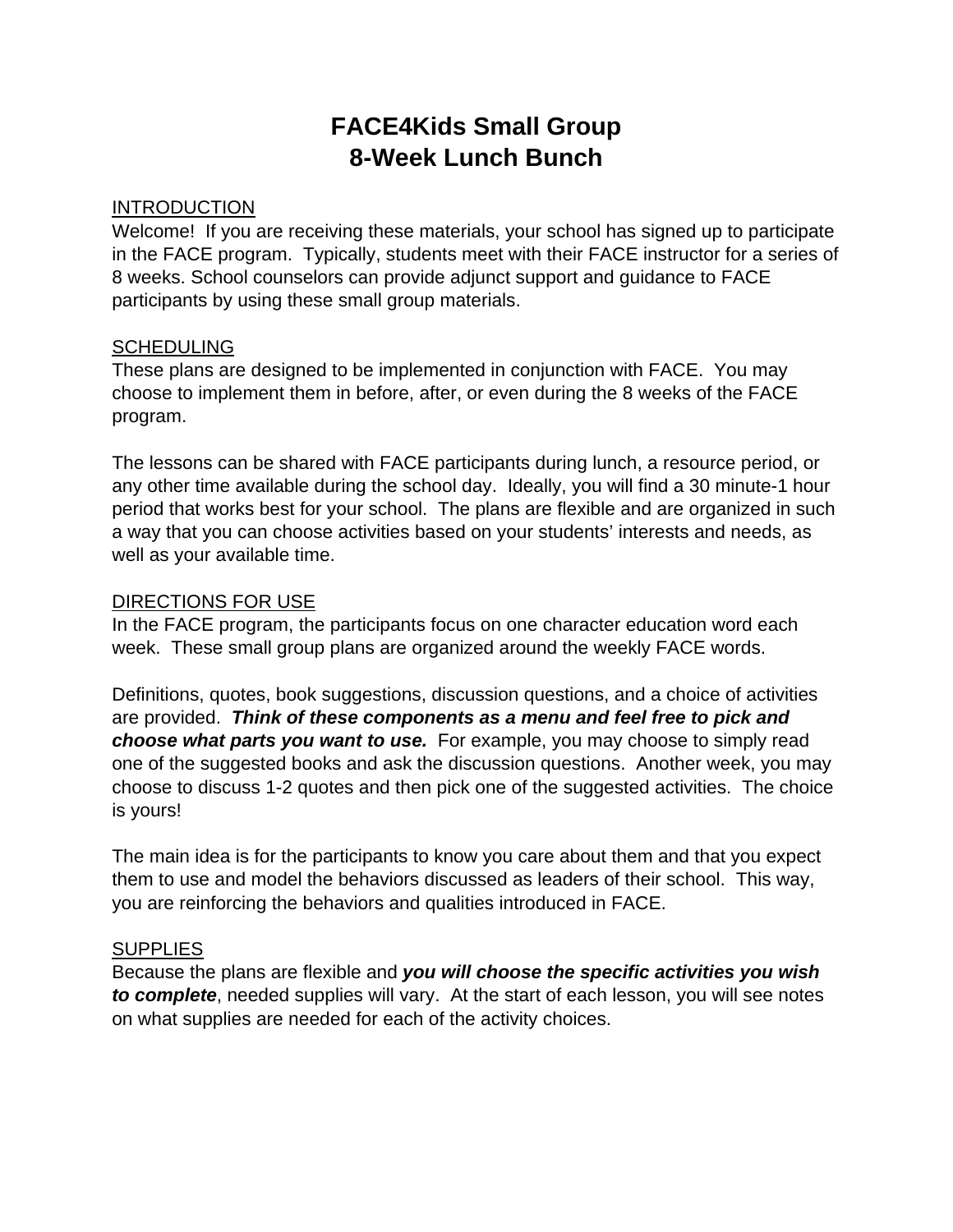Most activities involve only basic art supplies. If you choose to use a book during group, see if you can get it from the library. Be sure to read ahead to the following week in case you choose an activity that requires some preparation.

Finally, consider what sort of weekly reinforcement rewards (see BEHAVIOR MANAGEMENT section below) you may want to use. If possible, try to avoid sugary treats for rewards as the focus of FACE is on healthy lifestyles. Some ideas include stickers, pencils, notepads, erasers, bracelets, etc.

### BEHAVIOR MANAGEMENT

Behavior management is always an important component in a successful group. Please use whatever system you have found to be most successful. However, if you are looking for a new system to try out, here's an idea.

### *Stick Chart*

*Use an 8x10 piece of cardstock to make a behavior board. Create a pocket for each student in the group and write one student's name on each pocket. Slide a Popsicle stick into each pocket. Also draw 8 small boxes, labeled 1-8, along the bottom of the board.* 

*During your first meeting, choose a group name and create rules for showing respect. Agree and sign the rules and keep these posted at each session.* 

*Let students know that as long as they follow the rules, they can keep the stick in its*  pocket. If they break a rule, they will first get a warning. If they break it again, you will *take out their stick. If they follow the rules for the rest of the session, they can earn it back (unless the stick is pulled during the last few minutes of group and they will not have time to earn it back).* 

*At the end of a session, anyone who has a stick in their pocket gets a small prize. If everyone has their stick in their pocket at the end of the session, put a check mark in the first box (labeled 1) along the bottom of the chart.* 

*Continue to mark off boxes along the bottom of the chart each week that all group members keep their stick. Let the group know that at their last meeting (week 8), you will bring pizza or some other reward to the group if the group as accumulated 6 or more checks by the end of week 7.*

# FITNESS COMPONENT

Fitness plays a large role in the FACE sessions and can fit nicely into your group plans by starting each session with some movement activities. Feel free to let participants take turns choosing a stretch/movement at the beginning of each session, or if you have the space, bring jump ropes or juggling balls to help wake up participants' minds and bodies. Alternatively, bring your computer and check out www.gonoodle.com for some indoor mini-workouts.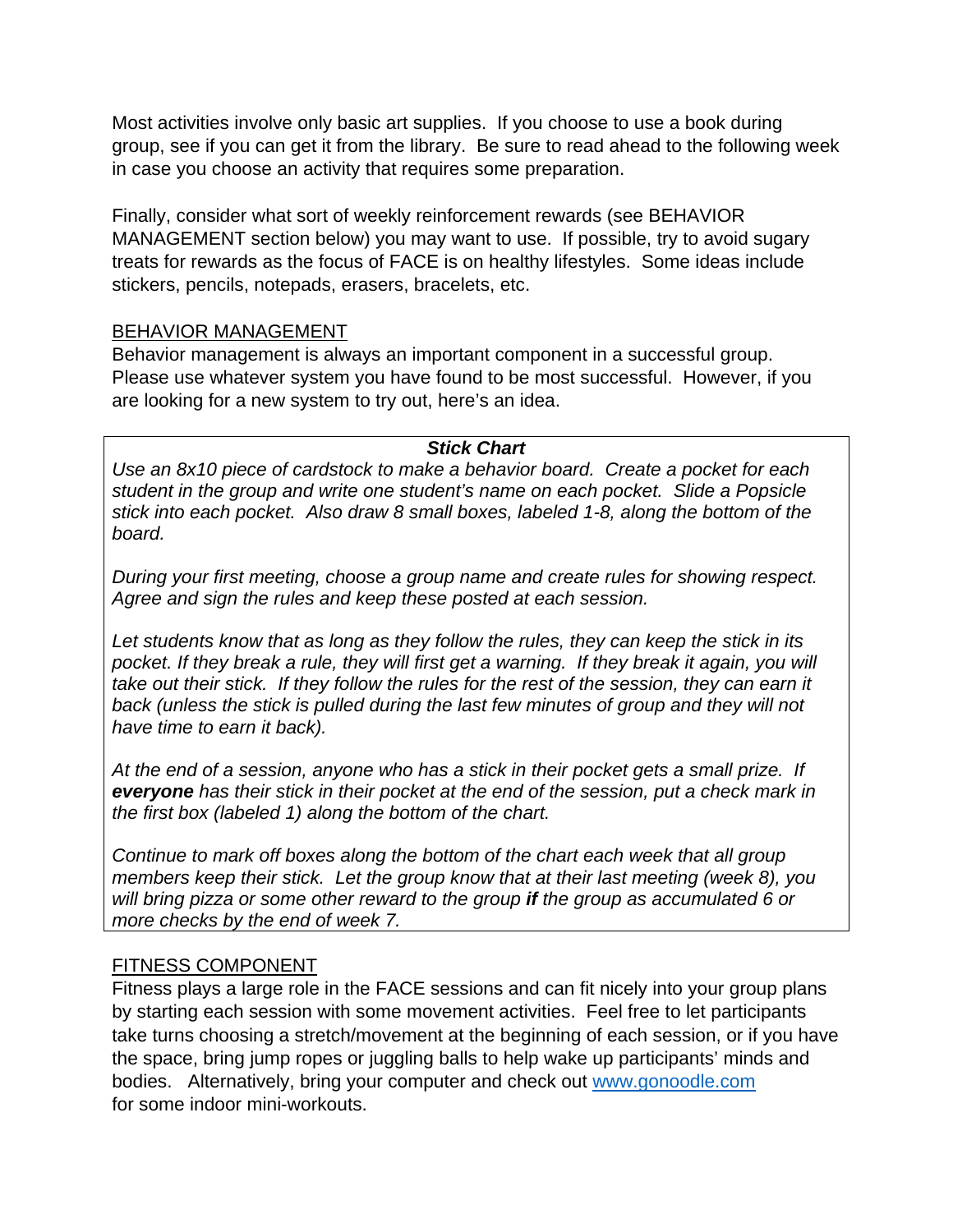# CONNECTION TO ASCA MINDSETS and BEHAVIOR STANDARDS

Here are some of the *ASCA Mindsets and Behavior Standards* that connect to these small group plans.

ASCA Mindsets- Beliefs Students Have About Themselves

1- Belief in development of whole self; including a healthy balance of mental, social/emotional and physical well-being

- 6- Positive attitude toward work and learning
- ASCA Behavior Standards- Self Management Skills
	- 1- Demonstrate ability to assume responsibility
- ASCA Behavior Standards- Social Skills
	- 3- Create relationships with adults that support success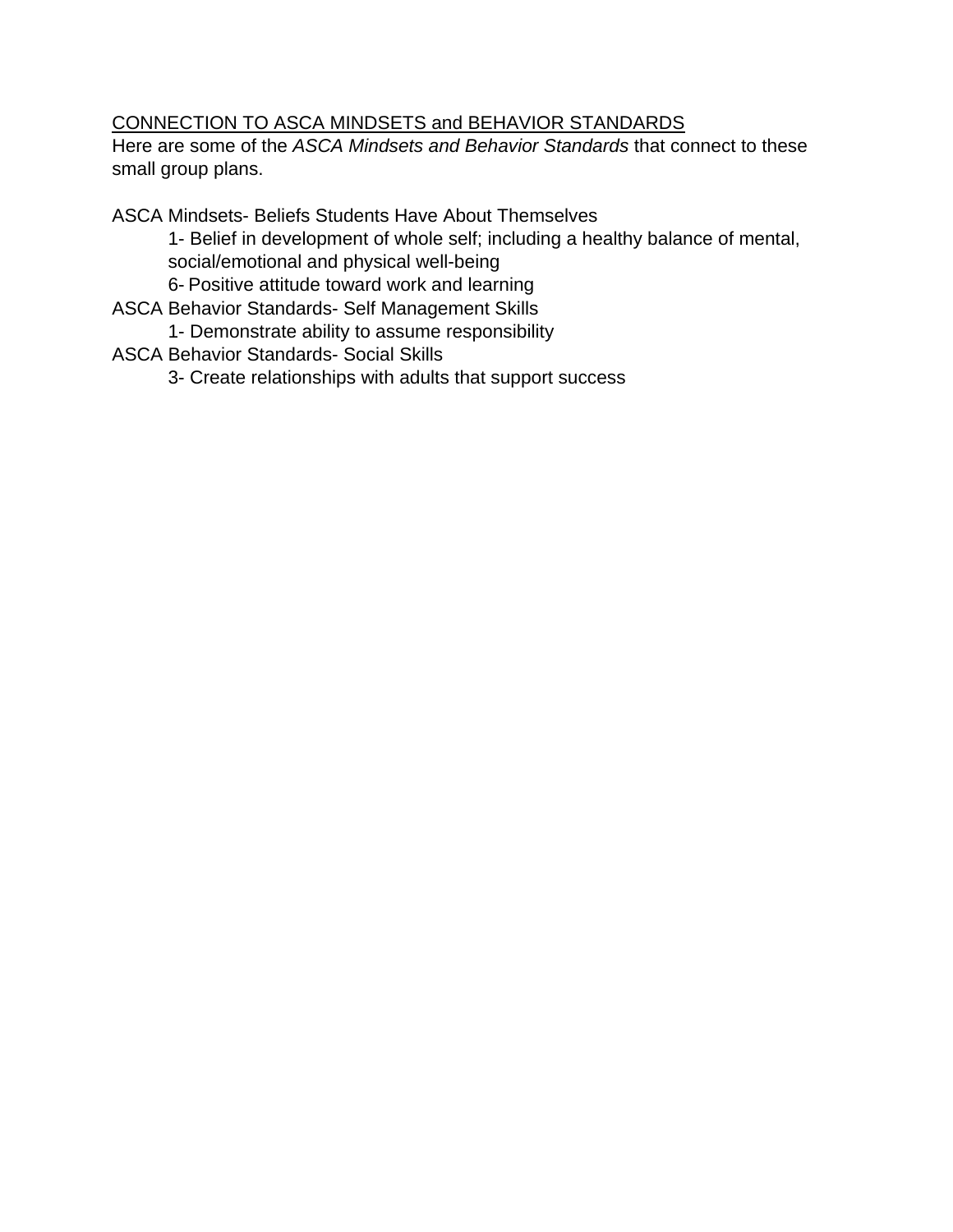### **Lesson 1: FUN**

*NOTE: At this first session, encourage students to get to know one another with an icebreaker game. Work together to establish rules and expectations. Share basic information with students about what to expect (topics of meetings, connection to the FACE program, when/where you will be meeting, etc.) Establish a behavior reinforcement system.* 

Supplies:

Activity 1-paper and pencils/crayons

### **Definition:**

Fun- something that provides mirth and amusement

### **Quotes:**

"There's no fear when you're having fun." –Will Thomas

"Never, ever underestimate the importance of having fun." – Randy Pausch

"You can be childlike without being childish. A child always wants to have fun. Ask yourself, 'Am I having fun?'- Christopher Meloni

"Fun is one of the most important and underrated ingredients in any successful venture. If you're not having fun, then it's probably time to call it quits and try something else." -Richard Branson

# **Books:**

*Where the Sidewalk Ends* (Shel Silverstein) *The Essential Calvin and Hobbes: A Calvin and Hobbes Treasury* (Bill Waterson)

# **Discussion Questions:**

- 1) List two fun things in your life and why you think they are fun.
- 2) Why is it important to make time for fun?
- 3) When do you make time for fun?

# **Activities:**

1) Ask students to create a chart by folding a piece of paper into 4 sections. Label each section as follows: Family/home, Friends, School, and Outdoors. Encourage students to write or draw the ways they like to have fun in each of these settings.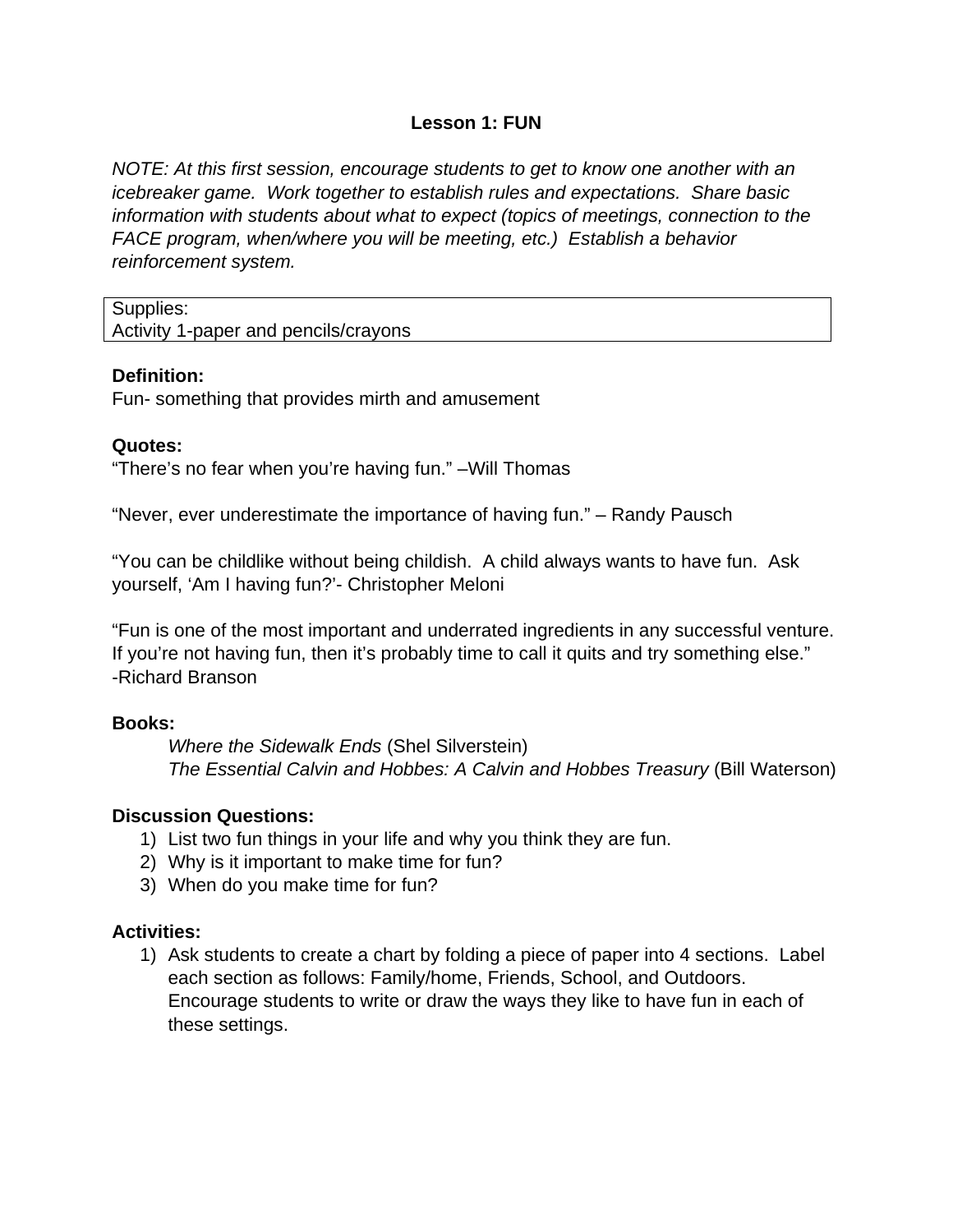## **Lesson 2: FRIEND**

Supplies: Activity 1- paper and pencil Activity 2- paper and markers Activity 3- "Dear Abby" letter Activity 4- none

### **Definition:**

Friend- a person attached to another by feelings of affection or personal regard.

### **Quotes:**

"The only way to have a friend is to be one." –Ralph Waldo Emerson

"The biggest ingredient in a best friend is someone whose actions you respect and who you can truly be yourself around." –Renee Olstead

"A friend may be waiting behind a stranger's face." –Maya Angelou

"A friend is someone who gives you total freedom to be yourself." –Jim Morrison

### **Books:**

*The Name Jar* (Yangsook Choi)  *Frog and Toad Are Friends* (Arnold Lobel)

### **Discussion Questions:**

- 1) Who is one of your friends? What makes them special to you?
- 2) What do you have to offer as a friend?
- 3) How can you be a better friend? What can you agree to do starting today to improve your friendship skills?

- 1) Ask participants to create an acrostic poem. Utilizing the letters F-R-I-E-N-D, students will write a word that starts with each letter and describes what a friend means to them.
- 2) Have students make a "WANTED" poster. Draw or write about what makes a good friend to them.
- 3) Before group, prepare a "Dear Abby" letter describing a friendship problem that is relevant to your school setting. Have students come up with suggestions for solving.
- 4) Discuss with participants how a new student may feel. Help the group come up with actions that they can take when they encounter new students to help them feel more comfortable.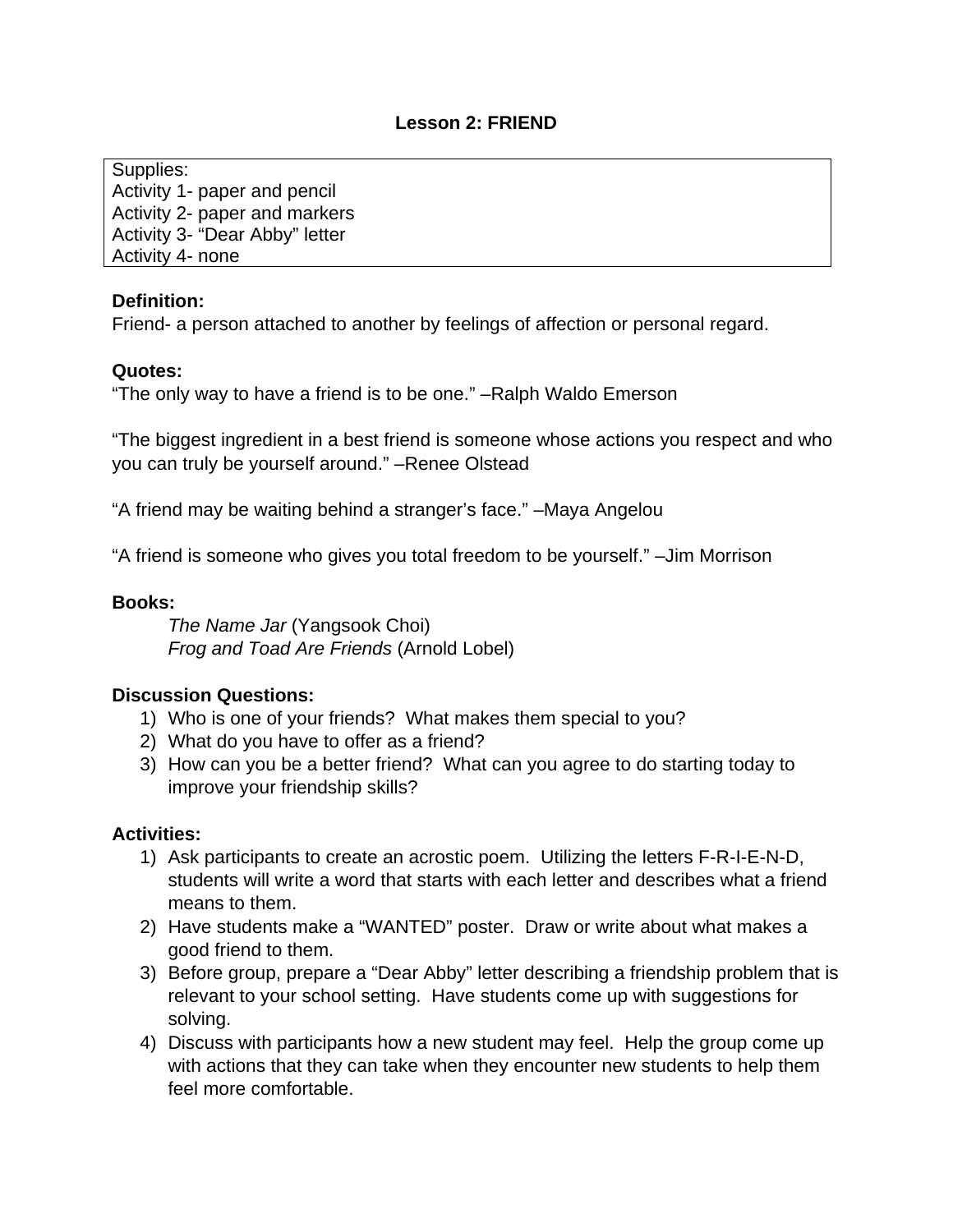## **Lesson 3: RESPECT**

Supplies: Activity 1-construction paper and markers Activity 2- none Activity 3- poster board and markers Activity 4- paper and pencils

### **Definition:**

Respect-to hold someone in high regard.

#### **Quotes:**

"Most good relationships are built on mutual trust and respect." –Mona Sutphen

"Without feelings of respect, what is there to distinguish men from beasts?" –Confucius

"One of the most sincere forms of respect is actually listening to what another has to say." – Bryant H. McGill

"Respect for ourselves guides our morals. Respect for others guides our manners." – Laurence Sterne

#### **Books:**

*Recess Queen* (Alexis O'neill) *Interrupting Chicken* (David Ezra Stein)

#### **Discussion Questions:**

- 1) Who is someone you respect. Why do you respect them?
- 2) How can you show respect toward yourself?
- 3) What are ways to be respectful to others at home? At school?

- 1) Have students design a bumper sticker with a slogan about respect.
- 2) Teacher students how to greet others respectfully. First model the behavior to the group and then have students take turns practicing.
- 3) Write "respect" in the middle of a poster board. Give group members markers to surround the word with synonyms and/or related words.
- 4) Ask students to create a recipe for respect.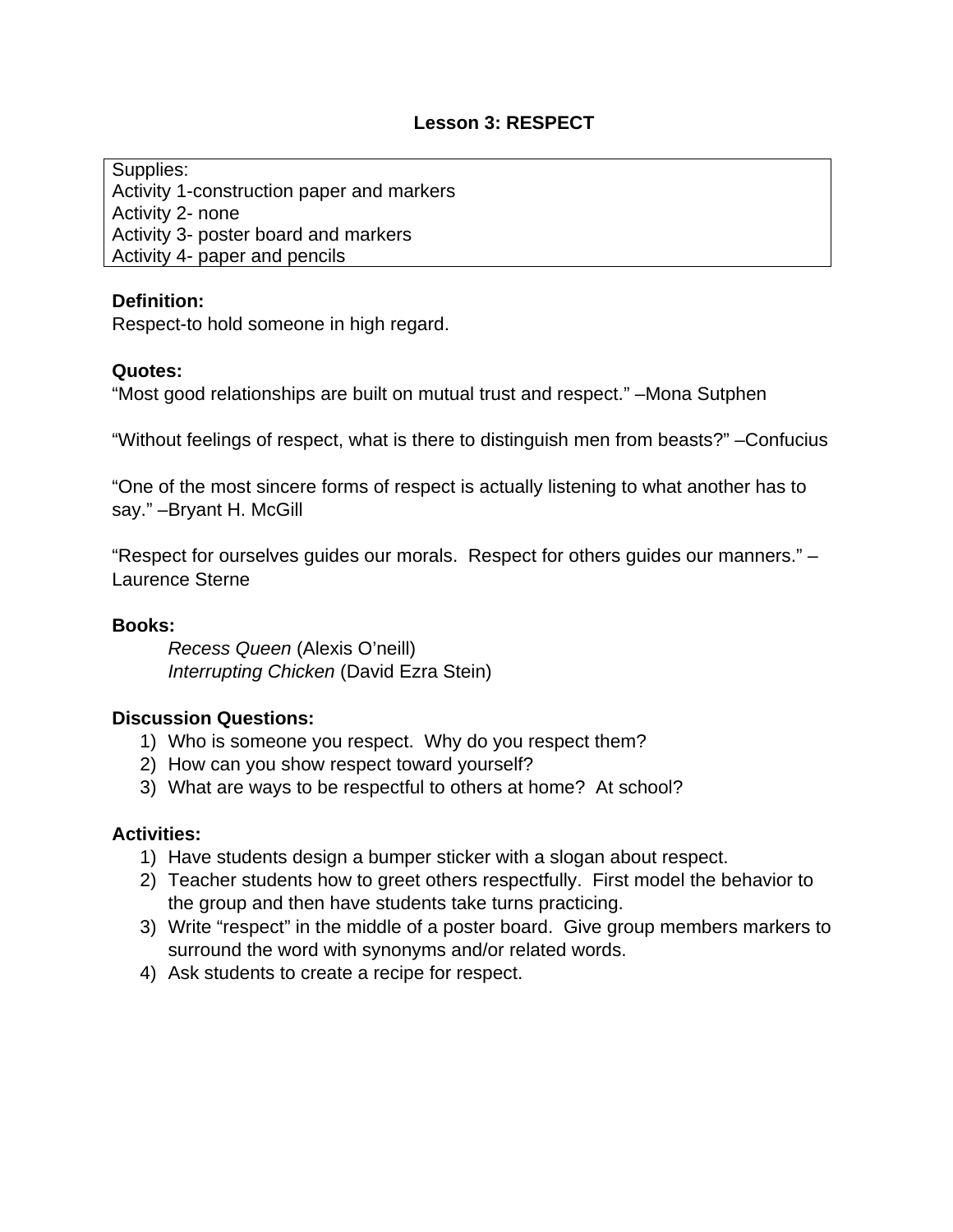# **Lesson 4: RESPONSIBILITY**

Supplies: Activity 1- marshmallows and toothpicks Activity 2- paper and pencils Activity 3- poster and markers

## **Definition:**

Responsibility - the quality or the state of being dependable.

# **Quotes:**

"You must take personal responsibility. You cannot change the circumstances, the seasons, or the wind, but you can change yourself." –Jim Rohn

"Successful people have a social responsibility to make the world a better place and not just take from it." –Carrie Underwood

"If you take responsibility for yourself, you will develop a hunger to accomplish your dreams." –Les Brown

"Life is a gift and it offers us the privilege, opportunity, and responsibility to give something back by becoming more." –Tony Robbins

# **Books:**

*Strega Nona* (Tommie dePaola) *The Paper Boy* (Dav Pilkey)

### **Discussion Questions:**

1) What responsibilities do you have at home? At school? At sports/clubs? With friends?

- 1) Have students make a small building model with marshmallows and toothpicks. Each student takes on the responsibility for a job and they must work together to accomplish the project. Jobs could include designer, engineer, builders, maintenance, etc.
- 2) Tell students to make an anchor chart that describes what *responsibility* means. Divide a paper into 4 sections and answer the following: What does responsibility mean? What are related characteristics? Give an example. Give a non-example.
- 3) Make a poster with group members that encourages others to take responsibility for our earth. What are the actions students can take to care for our natural resources?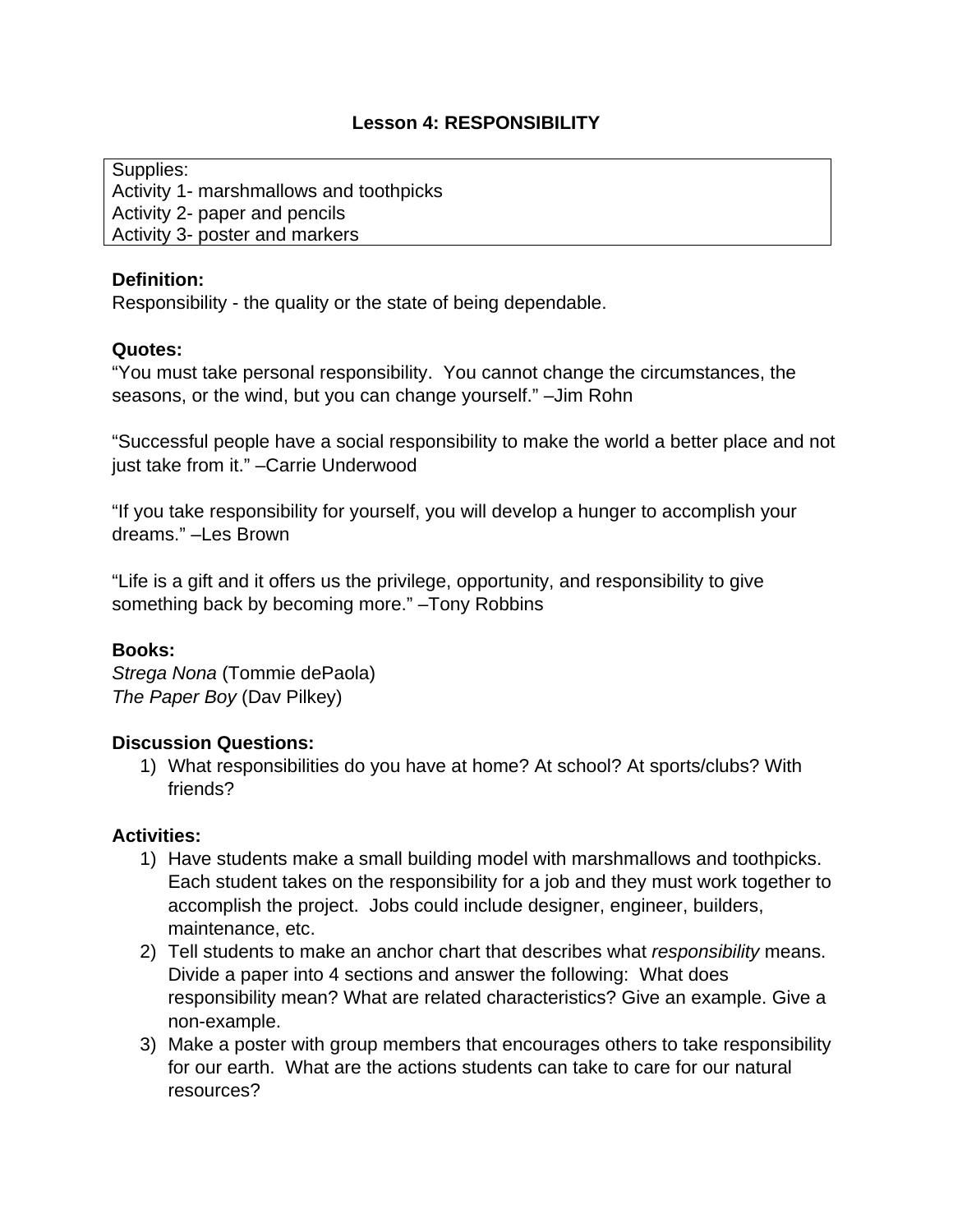# **Lesson 5: KINDNESS**

Supplies:

Activity 1- computer (to show video clip); any supplies needed for community project Activity 2- construction paper, markers and stapler Activity 3- poster board and markers

### **Definition:**

Kindness-the quality of being friendly, generous, and considerate

### **Quotes:**

"You can never do a kindness too soon, for you never know how soon it will be too late." –Ralph Waldo Emerson

"No act of kindness, no matter how small, is wasted." –Aesop

"He who plants kindness gathers love." –Saint Basil

### **Books:**

*Have You Filled Your Bucket Today?* (Carol McCloud) *Those Shoes* (Maribeth Boelts)

### **Discussion Questions:**

- 1) What is something nice that someone did for you that you won't forget?
- 2) How does it make you feel when someone does something nice for you? How does it feel to do something nice for someone else?

- 1) Show the Kind Kids Club video at www.randomactofkindness.org. Kids in the video write encouraging messages with sidewalk chalk around the outside of the school. They also make bookmarks with kind words and slip them into random books in the school library. Discuss what sorts of projects your group could do to show random acts of kindness. Help them accomplish their plans.
- 2) Help students create a paper chain on which ideas for kind acts are stapled together. Discuss how kind acts often form chain reactions. Encourage students to choose 1 or more kind acts to complete this week.
- 3) Have students create a poster encouraging students at your school to be "Upstanders" against bullies.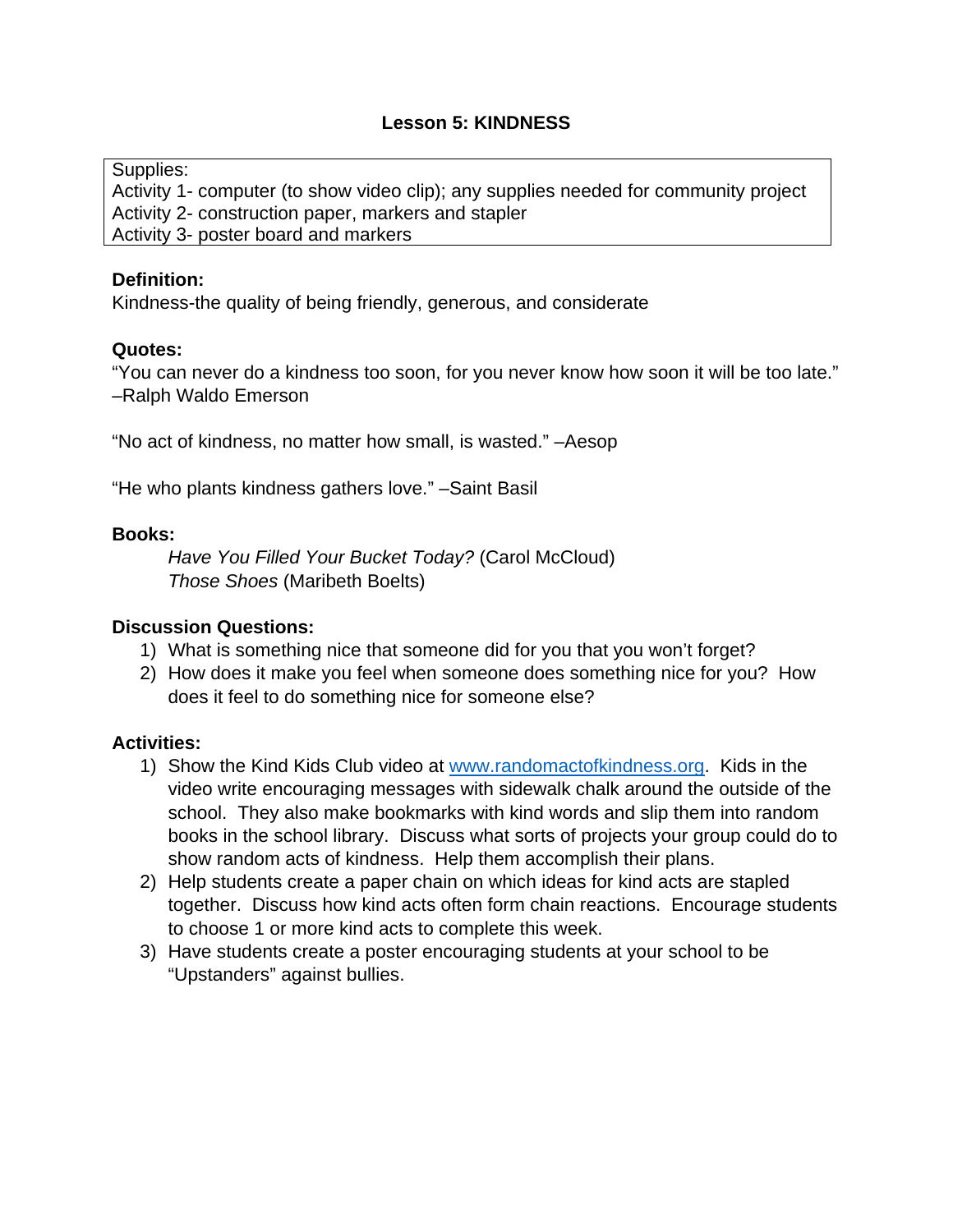### **Lesson 6: WINNER**

Supplies: Activity 1- paper and crayons Activity 2- none

#### **Definition:**

Winner- a person or thing that wins

#### **Quotes:**

"Winners are not people who never fail, but people who never quit." –Unknown

"You can't win unless you learn how to lose." –Kareem Abdul-Jabbar

"It's not whether you win or lose. It's how you play the game." –Grantland Rice

"I've missed more than 9000 shots in my career. I've lost almost 300 games. 26 times, I've been trusted to take the game winning shot and missed. I've failed over and over and over again in my life. And that is why I succeed." –Michael Jordan

#### **Books:**

*Wilma Unlimited: How Wilma Rudolph Became the World's Fastest Woman* (Kathleen Krull)  *Stephen Curry: The Boy Who Never Gave Up* (Anthony Curcio) *Kid Athletes: The Tales of Childhood from Sports Legends (David Stabler)* 

### **Discussion Questions:**

- 1) What does it mean to be a good sport? Give examples and non-examples.
- 2) How do you feel when you win? When you lose? How do you show your feelings?
- 3) Do people who are good sports cheat?

- 1) Encourage students to create some greeting cards with the following themes: a congratulations card for a good sport; an encouragement card for a member of a losing team; a card reminding a sore loser about good sportsmanship.
- 2) Discuss these "What would you do" scenarios. Ask participants, what would a good sport would do? What would a sore loser do? What might happen next in each case?
	- a. You are playing basketball with some kids in your neighborhood. The other team makes a shot they insist should count but your team disagrees.
	- b. You are playing one of the best teams in the soccer semi-finals. With three minutes left, your team is down by 1 point. Your coach pulls you out of the game and gives one of your teammates who rarely plays a chance on the field.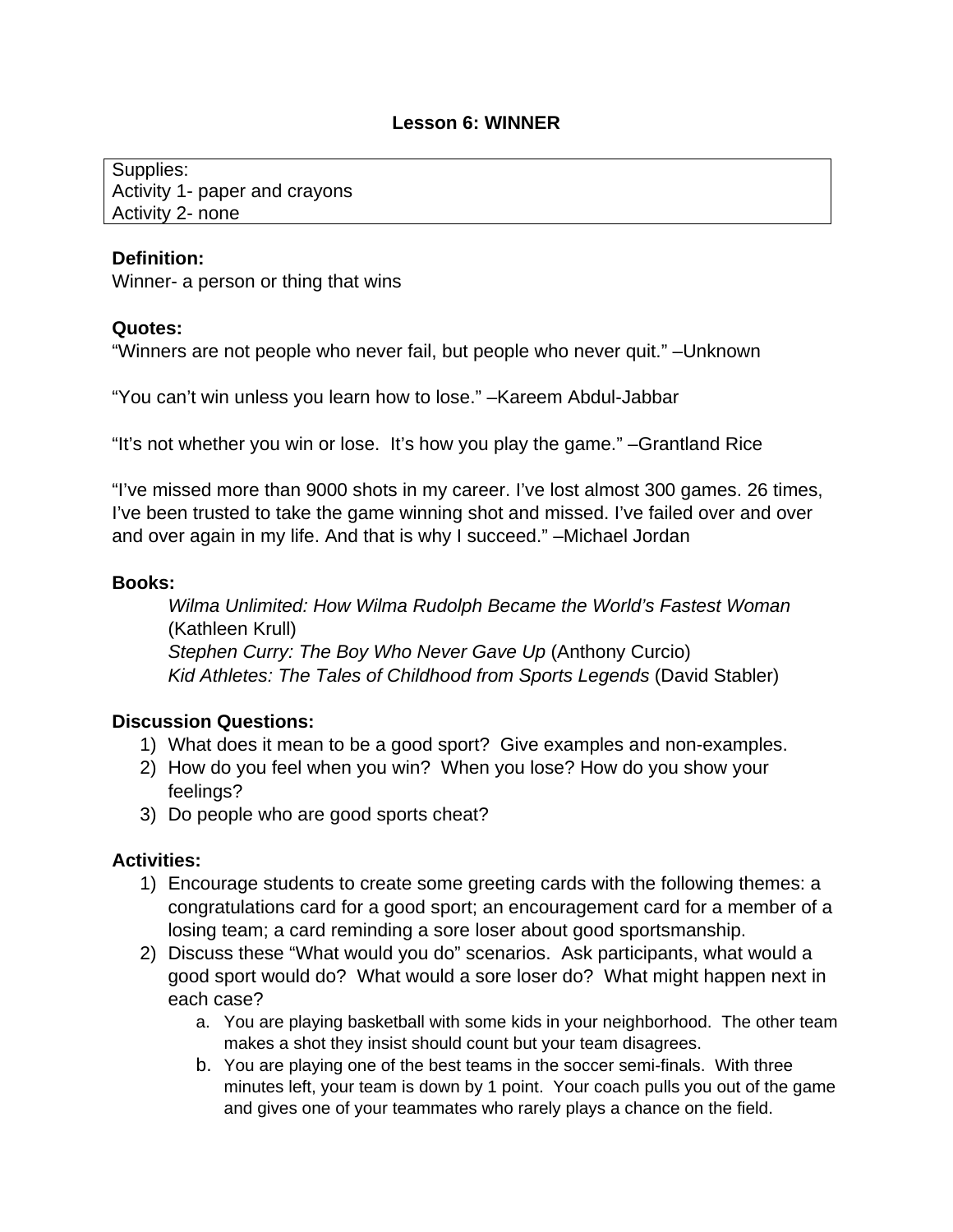# **Lesson 7: LEADERSHIP**

Supplies: Activity 1- blindfold Activity 2- magazines, paper, scissors, glue Activity 3- poster board, markers

### **Definition:**

Leadership - an act or instance of leading; guidance; direction.

### **Quotes:**

"If your actions inspire others to dream more, learn more, do more, and become more, you are a leader." –John Quincy Adams

"Leadership is practiced not so much in words as in attitude and in actions." –Harold S. Geneen

"Leadership and learning are indispensable to each other." –John F. Kennedy

"Leadership is unlocking people's potential to become better." –Bill Bradley

### **Books:**

*7 Habits of Healthy Kids* (Sean Covey and Stacey Curtis)  *The Three Questions* (Jon J. Muth)  *Swimmy* (Leo Lionni)

### **Discussion Questions:**

- 1) Who do you look up to as a leader?
- 2) What are the ways you are a leader at school and home?
- 3) How will you lead in the future?
- 4) What qualities make someone a leader?

- 1) Play a game of "Leading the Blind." Individual group members take turns directing all other blindfolded members as they navigate across an area such as a hallway, classroom, or playground. Take turns letting each member lead.
- 2) Encourage students to create a collage using old magazines with the theme: "How will I lead in the future?"
- 3) Work with participants to make a chart outlining what leaders do/don't do and say/don't say.